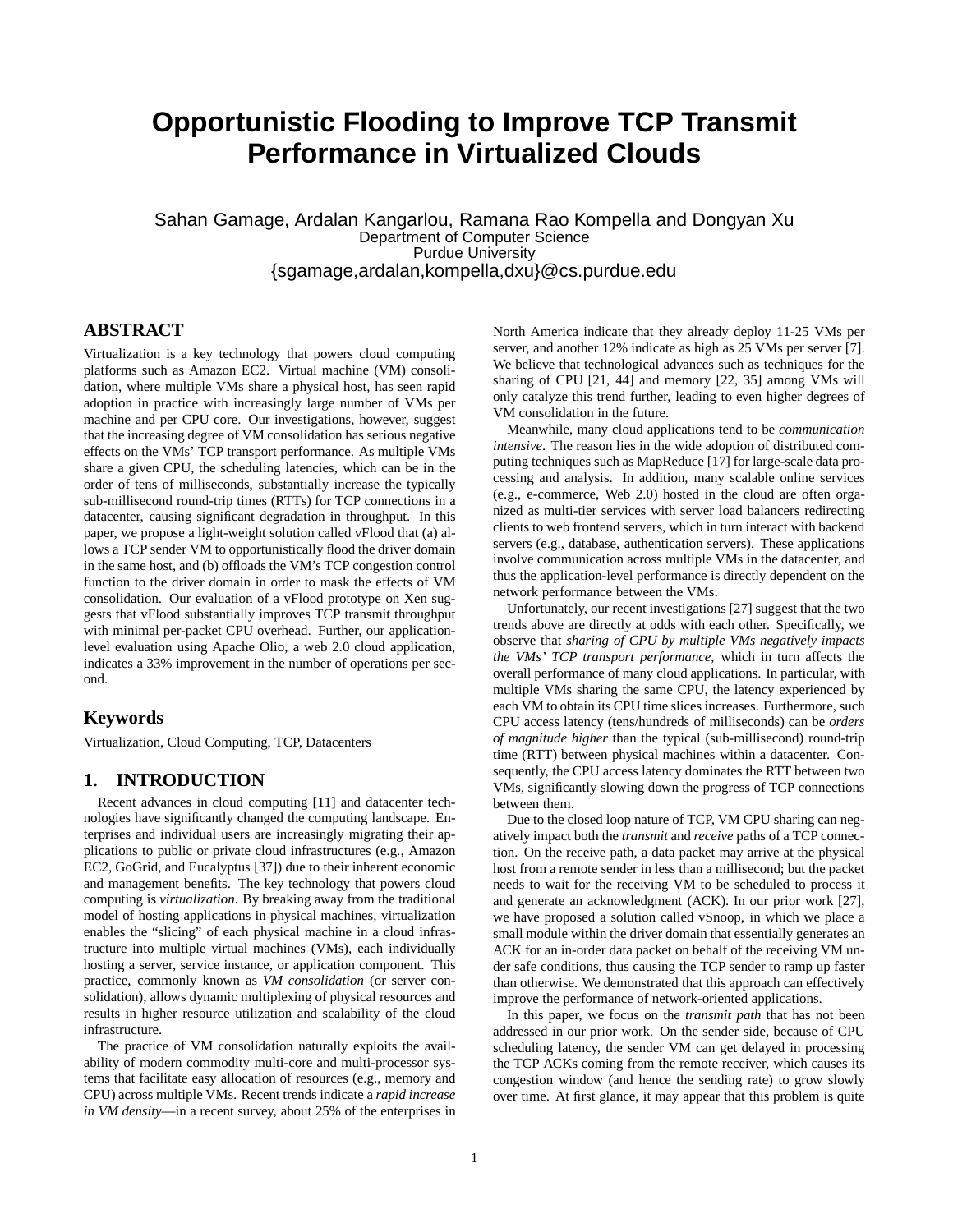similar to that on the receive path, and hence, we could devise a solution similar to vSnoop. However, notice that for the receive path, vSnoop could easily fabricate the ACKs in the driver domain since they are generated in response to data packets that already contain all the information necessary (mainly, sequence number) for generating the ACKs. Unfortunately, the same cannot be done on the transmit path since the driver domain cannot fabricate new data packets on behalf of the VM and only the VM can undertake this task. Thus, a straightforward extension of vSnoop will not work on the transmit path.

Of course, the principle of getting help from the driver domain is still logical even on the transmit path. However, given we cannot change the fundamental fact that only the VM can generate the data packets, the only other recourse then is to create a situation that encourages the VM to generate a lot of data packets and transmit them quickly. Achieving this is not easy though, since the VM itself will generally adhere to the standard TCP congestion control semantics such as slow start and congestion avoidance, and hence, cannot send too many data packets at the beginning. This behavior will continue even if the receiver advertises a large enough window, since a normal TCP sender is programmed to behave nicely to flows sharing the network path.

To address this problem, we propose a solution called *vFlood*, in which we make a small modification to the sending VM's TCP stack that essentially "offloads" congestion control functionality to the driver domain. Specifically, we install a small kernel module that replaces the TCP congestion control functionality in the VM with one that just "floods" the driver domain with a lot of packets that are subsequently buffered in the driver domain. The driver domain handles congestion control on behalf of the VM, thus ensuring the compliance of TCP semantics as far as the network is concerned.

There are two other challenges that still remain. First, buffer in the driver domain is a finite resource that needs to be managed *across* different VMs and connections in a fair fashion. Thus, no one connection should be able to completely occupy all the buffer space, which would prevent other connections from taking advantage of vFlood. Second, there has to be a flow control mechanism between the VM and the driver domain that would prevent the VM from continuously flooding the driver domain. This is especially important for connections that have low bottleneck network capacity. To solve the first problem, we propose to use a simple buffer allocation policy that ensures some free space to be always available for a new connection. We solve the second problem with the help of a simple backchannel through which the driver domain can easily communicate with the VM about when to stop/resume the flooding.

We have developed a prototype of vFlood in Xen [12]. Our implementation of vFlood required only about 1500 lines of code, out of which 40% was reused from Xen/Linux code base. Using this prototype, we performed extensive evaluation at both TCP flow and application levels. For the flow-level experiments, vFlood achieves about  $5\times$  higher median TCP throughput for 100 KB flows compared to the vanilla Xen. Our application-level evaluation with the Apache Olio [2, 41] Web 2.0 benchmark shows that vFlood improves its performance by 33% over the default Xen.

While we have so far discussed the receive and transmit *independently*, in general, a given VM may have some TCP connections that are transmit-intensive, some receive-intensive, and some which involve both simultaneously. Thus, in a real system, we need an integrated version of vFlood and vSnoop. A curious question here is how an integrated version compares with vFlood or vSnoop alone, i.e., whether the resulting benefits are cumulative or not.

We have also implemented an integrated version of vSnoop and vFlood in our prototype system, and our evaluation (with vSnoop only, vFlood only, and vSnoop+vFlood configurations) shows that they do indeed yield orthogonal, non-counteracting performance improvements, with the integrated system improving the performance of the Apache Olio benchmark by almost 60% compared to about 33% by vFlood alone and 26% by vSnoop alone.

## **2. vFlood MOTIVATION**

We motivate the problem and the need for vFlood using an example shown in Figure 1. We first focus on the "vanilla" case shown in the figure on the left. In this scenario, we consider three VMs labeled VM1-VM3 sharing a CPU. Assume a TCP sender in VM1 is transmitting packets to a remote TCP receiver not in the same physical host. In this case, according to the standard TCP semantics, the TCP sender will start conservatively with one (or a few depending on the TCP implementation) packet at the beginning of the connection. In many VMMs (e.g., Xen), a data packet passes via a buffer that is shared between the VM and the driver domain (e.g., the ring buffer in Xen). Once the driver domain is scheduled, it will transmit the packet on the wire towards the TCP receiver.

Since each CPU scheduling slice is typically in the *order of milliseconds* (e.g., 30ms in Xen), and network RTTs in a datacenter are typically sub-millisecond, the ACK packet may arrive quite quickly but may not find VM1 running at that instance. Consequently the packet will be buffered by the driver domain. Later when VM1 gets scheduled, this packet will be consumed. Unfortunately, as shown in the figure, this delay could be as high as 60ms if both VM2 and VM3 use up the entire slice of 30ms (as in Xen). Once the ACK packet arrives at VM1, VM1 will increase its congestion window according to the TCP slow start semantics and will send two new packets. Assuming network RTT is 1ms, the ACKs for these two packets may arrive 1ms later from the network, but they may have to get buffered until VM1 gets scheduled to process them further.

As a result of this additional scheduling latency, the progress of the TCP connection is severely hampered. Had there been no virtualization, the TCP sender would have doubled the congestion window every 1ms during the slow start phase thus ramping up quickly to the available bandwidth. Under the VM consolidation scenario with 3 VMs and CPU slice of 30ms, we can see that in the worst case the TCP sender doubles congestion window potentially every 60ms. Extending this argument to the TCP congestion avoidance phase, we can find that every 1ms (true network RTT), TCP will grow its congestion window by 1 MSS, whereas the same may happen every 60ms due to the additional latency of CPU scheduling among the VMs. The slow ramp up of the connection will negatively affect the overall TCP throughput, especially for small flows which spend most of their lifetime in TCP slow start. Recent studies on datacenter network characteristics [26, 13] indicate that the majority of flows in datacenters are small flows, suggesting that the impact of CPU sharing on TCP throughput is particularly acute in virtualized datacenters.

## **2.1 Possible Approaches**

We now discuss some possible approaches to address this problem. We group them into three categories depending on the layer at which the approach resides.

**TCP** At the TCP layer, one possible approach is to turn off TCP slow start completely, and start with a reasonably high value for the congestion window. While it may mitigate the problem to some extent, this approach will lead to a congestion collapse in the network as each connection, irrespective of the congestion state in the network, will start flooding a large number of packets. This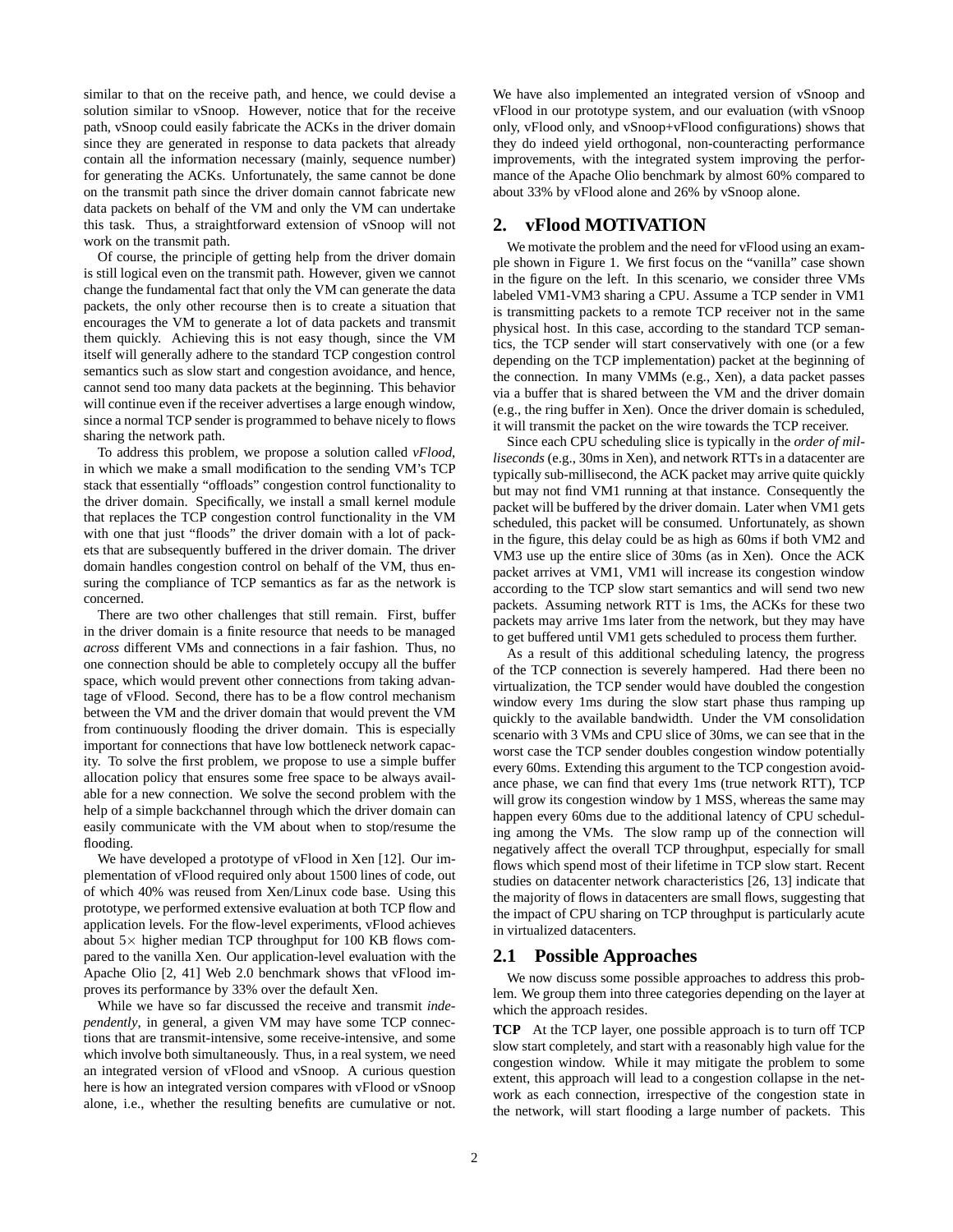

**Figure 1: Illustration of TCP connection progress with vanilla VMM and with vFlood-enabled VMM.**

is especially undesirable in datacenter networks that often employ switches with shallow buffers for cost reasons [10]. For this reason, we choose not to disable TCP slow start. More generally, it takes decades to perfect protocols such as TCP, and a cursory fix to TCP such as shutting off slow start may result in undesirable and even unpredictable consequences. Of course, it may be interesting to conduct a more careful investigation to see if we can make changes at the TCP layer to address this problem.

**VM Scheduler** At the VMM layer, one option could be to modify the scheduler to immediately schedule the VM for which an ACK packet arrives, so that it can quickly respond to the ACKs by sending more data. Unfortunately, this option is prone to severe context switch overheads as the scheduler needs to keep swapping the VMs in response to the packets on the wire, making it practically infeasible. A variation of this idea is to make the scheduler communication-aware and prioritize network intensive VMs when making scheduling decisions. This approach does not incur aforementioned overhead of additional context switching. Indeed, Govindan *et al.* have proposed modifications to Xen's Simple Earliest-Deadline First (SEDF) CPU scheduler to make it more communication-aware by preferential scheduling of receiver VMs and anticipatory scheduling of sender VMs to improve the performance of network-intensive workloads [18]. While their scheduling mechanism achieves high performance for VMs with networkintensive workload, the improvement may come at the expense of VMs running latency-sensitive applications with little network traffic [38]. We do however believe that a communication-aware VM scheduler will create more *favorable* conditions for vFlood; we will investigate such an integration in our future work.

**Hardware (TOEs)** One other possible approach adopted by modern TCP offload engines (TOEs) offered by different vendors (e.g., [1, 3]) is to implement TCP in the network interface cards directly. While TOEs are actually designed for a different purpose, to reduce the CPU overhead involved in TCP processing, they do mitigate our problem to some extent. However, TOEs come with several limitations such as requiring to modify the existing applications in order to achieve improved performance [40], lacking flexibility in protocol processing (such as pluggable congestion control, netfilter and QoS features available in Linux), and being potentially prone to bugs that cannot be fixed easily [36]. Interestingly, popular virtualization platforms, such as VMware ESX and Xen, still *do not*

fully support offloading complete TCP processing to hardware [20, 8]. Linux also does not natively support full TCP stack offload due to various reasons such as RFC compliance, hardware-specific limitations, and inability to apply security patches by the community (due to the closed source nature of TOE firmware) [6]. An alternative approach, motivated by the presence of many cores in the modern processors, is TCP onloading [39, 40], where TCP processing is dedicated to one of the cores. Since onloading requires extensive modifications to a guest VM's TCP stack, it is also not widely adopted.

## **2.2 Key Intuition behind vFlood**

Based on the above discussion, we opt for a solution that (1) does not change the TCP protocol itself, (2) does not require hardwarelevel changes such as TOEs, and (3) does not modify the VMMlevel scheduler. Our approach relies on the *key observation* that some components of a virtualized host get scheduled more frequently than the VMs. For instance, the driver domain in Xen (also the VMkernel in VMware ESX, the parent partition in Microsoft Hyper-V, etc.) is scheduled very frequently in order to perform I/O processing and other management tasks on behalf of all the VMs that are running on the host. Although not shown in Figure 1 for clarity, the gaps between VM slices are essentially taken by the driver domain. (In Xen, the driver domain can get scheduled every 10ms – even though the scheduling slice time may be 30ms – so that it can process any pending I/O from the VMs.) This observation suggests the following idea: If the driver domain, upon the arrival of an ACK packet from the TCP receiver, can push the next data segment(s) *on behalf* of the sending VM, the connection will make much faster progress and be largely decoupled from the scheduling/execution of the VM. vFlood is proposed exactly to realize this idea.

Moreover, since the driver domain itself cannot generate data on behalf of the sending VM, the data generated by some application in the VM must first be pushed to the driver domain. (We show one convenient approach to achieve this in Section 3.) The resulting progress of the TCP connection is shown on the right side of Figure 1: The driver domain, on behalf of the VM, can emulate the same TCP slow start and congestion avoidance semantics in response to ACKs that are arriving from the TCP receiver, achieving faster TCP connection progress and higher TCP throughput, which approaches the throughput achieved by a non-virtualized (but oth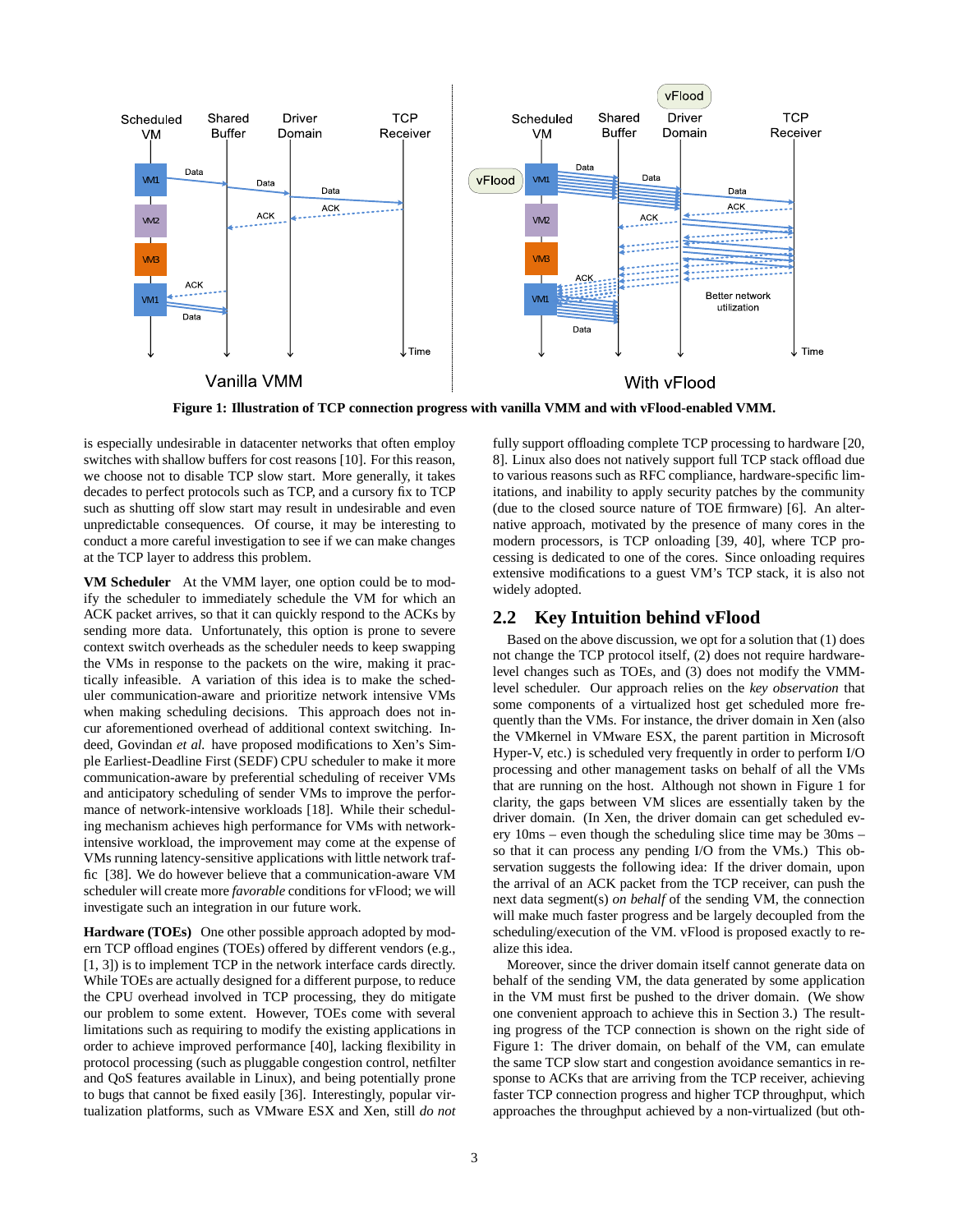erwise the same) TCP sender. The figure also shows that the interactions between the driver domain and the TCP receiver are compliant with the TCP standards.

# **3. vFlood DESIGN**



**Figure 2: vFlood architecture**

vFlood essentially offloads the TCP congestion control functionality from the sender VM to the driver domain of the same host. Under vFlood, the sender VM is allowed to opportunistically flood data packets at a high rate to the driver domain during its CPU time slice, while the driver domain will perform congestion control on behalf of the VM to ensure TCP congestion control semantics are followed across the network. To realize congestion control offloading, vFlood needs to accomplish three main tasks:

- (1) Enable the VM adopt an *aggressive* congestion control strategy during slow start and congestion avoidance phases of a TCP flow;
- (2) Implement a standards-compliant congestion control strategy in the driver domain on behalf of the vFlood-enabled VMs;
- (3) Manage buffer space for the flooded data in the driver domain so that tasks (1) and (2) are performed in a coordinated way.

vFlood accomplishes the above tasks using three main modules as shown in Figure 2: (1) a *vFlood VM module* that resides within the VM and its main responsibility to shut off the default congestion control in the VM and flood the driver domain as fast as allowed; (2) a *congestion control module* in the driver domain that performs TCP congestion control on behalf of the VM; and (3) a *buffer management module* in the driver domain that controls the flooding of packets so that the buffer space for flooded packets is used fairly across all connections and VMs. We will discuss each of these modules in detail for the remainder of this section. We note that the generic design of these modules demonstrates vFlood's applicability to a wide class of virtualization platforms (e.g., Xen, VMware ESX, and Hyper-V). We defer the discussion of platform-specific implementation details to Section 4.

# **3.1 vFlood VM Module**

The vFlood VM module resides in the VM and its main responsibility is to opportunistically flood the driver domain with TCP packets when the VM is scheduled. For packet flooding, vFlood modifies the standard congestion control behavior of the VM so that transmissions are done in a more aggressive fashion so long as such a strategy does not exhaust driver domain and network resources. This task can be conveniently implemented by installing a kernel

module within the VM that effectively replaces the VM's congestion control function with a customized one that sets the congestion window to a high value (e.g., *cong\_winvm*=512 segments) whenever desired (detailed conditions in Section 3.2). We note that, for most operating systems, such replacement is quite straightforward as the TCP congestion control functionality is usually implemented as a pluggable module so that an operating system can easily be configured with different congestion control implementations (e.g., Reno, Vegas [14], CUBIC [23], FastTCP [25]). In our Linux-based implementation, vFlood leverages the same interface as other popularlyused congestion control implementations in Linux to interact with the kernel. Note that only the congestion window management functions, such as growing and shrinking window in response to ACKs and packet losses, are replaced and offloaded to the driver domain; whereas the VM's TCP stack still implements all other functionalities required for reliable transmission such as timeout and retransmission.

As discussed earlier, such a minimal change to VMs is unavoidable for vFlood to realize opportunistic flooding and congestion control offloading. However, we deem such a design quite reasonable in virtualized cloud platforms where the guest kernel of a VM can be *customized* for better performance, security, and manageability. In paravirtualized VMMs such as Xen, the guest kernel is already patched for optimized interactions with the underlying VMMs; so intuitively, one can think of our approach as *paravirtualizing the TCP stack* to some extent. Our approach is also somewhat similar to the VMware tools [9], in which a set of system tools are installed in a VM to improve the VM's performance.

Note that our approach requires *no modifications* either to the applications or to the TCP protocol itself – all we require is installing a small kernel module in the guest OS that essentially dumbs down the congestion control portion of TCP, and a module within the driver domain for congestion control offloading. Thus, our approach is not as radical as TOEs or implementing a new variant of TCP.

## **3.2 Congestion Control Module**

The vFlood congestion control module in the driver domain mainly performs the offloaded TCP congestion control function. Upon arrival of ACKs from a TCP receiver, the congestion control module will transmit packets that have already been flooded from the sender VM. However, unlike the artificial congestion window set in the VM (*cong\_winvm*), the congestion window maintained by the driver domain (*cong\_windrv*) grows and shrinks according to TCP standards and appears to the network and the receiver as the *actual value* used for the end-to-end connection. With this design, one can see that the presence of vFlood does not lead to any violation of end-to-end TCP semantics and would yield an approach that is at most as aggressive as a TCP sender from the driver domain (or from a non-virtualized sender).

vFlood relies on the *assumption* that the driver domain has sufficient memory and computation resources to buffer packets flooded by the VMs and to perform congestion control functions on behalf of them. Given that TCP processing overheads are typically dominated by the checksum computation and segmentation, and that these tasks are increasingly delegated to hardware in modern NICs, we believe that this assumption is quite reasonable. However, vFlood still has to carefully manage the finite amount of buffer space for flooded data among multiple connections. (We discuss this issue in Section 3.3.) In addition, vFlood's design requires an additional *communication channel* (referred to as *vflood\_channel*) between the congestion control module in the driver domain and the vFlood VM module. This channel is used by the driver do-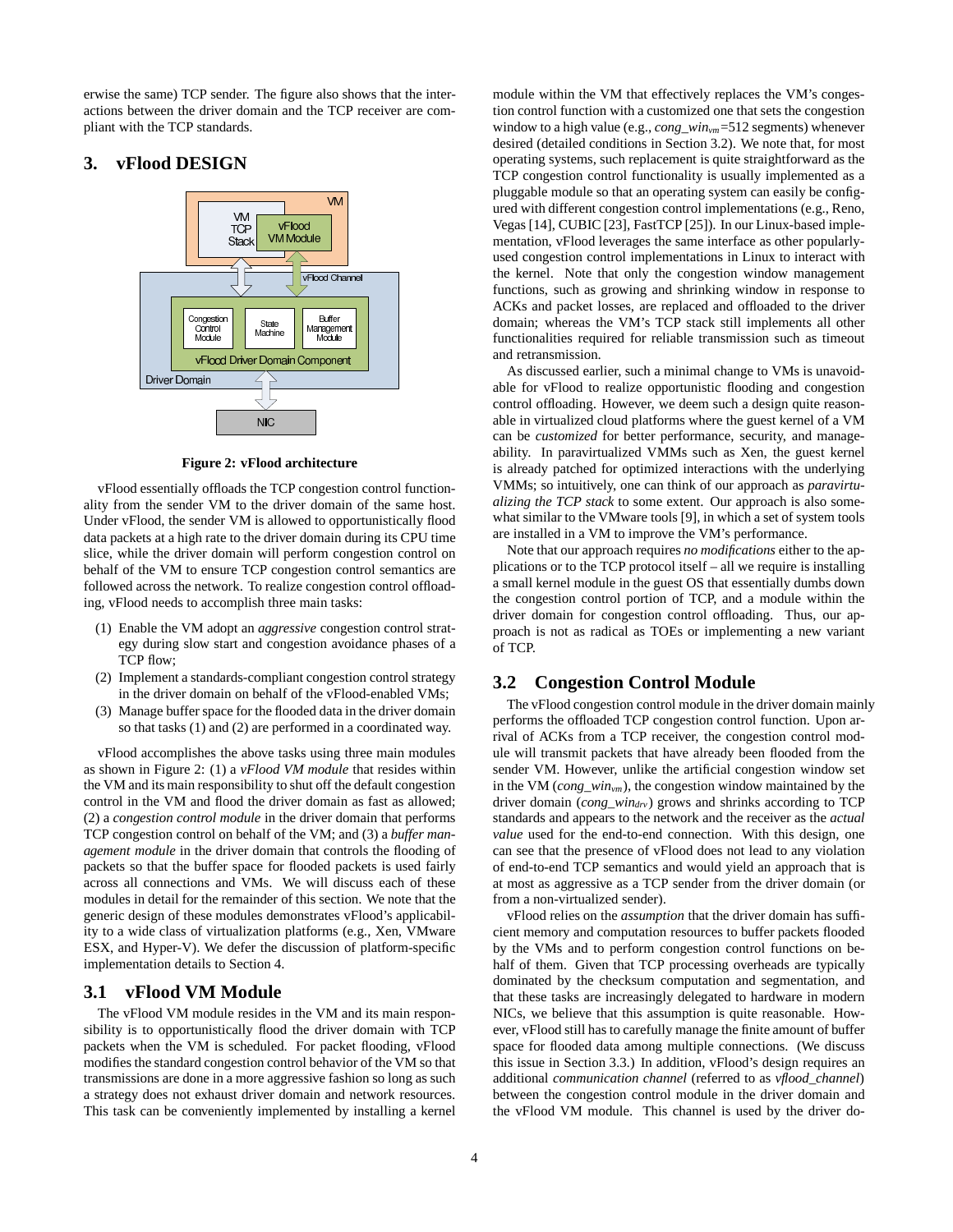

**Figure 3: vFlood state machine**

main to set *cong\_winvm* (Section 3.3), which effectively throttles the VM's transmission rate based on available buffer space. Meanwhile, the VM module uses the channel to signal the congestion control module when to go offline/online.

**vFlood State Machine** vFlood effectively de-synchronizes the TCP sender and receiver that are usually tightly coupled (and hence, susceptible to VM scheduling latencies) with the help of a state machine (Figure 3). For each flow, vFlood maintains a small amount of state so that it can enable or disable congestion control offloading depending on the state. In addition to the standard congestion control state maintained, notably congestion window and slow start threshold, vFlood's congestion control module keeps track of a few other variables: (1) the highest sequence number acknowledged by the receiver, and the number of times a packet with this sequence number has been acknowledged (for counting duplicate ACKs), (2) the count of unacknowledged, transmitted packets, (3) the advertised receive window of the receiver, (4) the window scaling factor, and (5) buffer usage of a flow. These values collectively determine when the congestion control module should actively engage in congestion control on behalf of the sender VM, and when it should go offline and let the VM re-take the congestion control responsibility. The driver domain initializes the per-flow state upon receiving a SYN or SYN-ACK packet and sets the flow's state to ACTIVE.

**Online Mode** While a flow is in the ACTIVE state, vFlood buffers all packets coming from the VM (subject to the buffer-management policy described in Section 3.3) and performs congestion control and packet transmission. The flow remains in the ACTIVE state until the flow experiences one of the two conditions: First, the network bottleneck capacity of the flow may decrease, in which case, the flow may start to exceed its share of the buffer usage (i.e., the per-flow buffer occupancy threshold defined in Section 3.3) leading to buffer space overflow. In this case, the vFlood VM module cannot continue to assume a large window size and pump more packets to the driver domain. Second, depending on the severity of the network congestion, one or more packets may be dropped. In this case, the TCP receiver will continue to send duplicate acknowledgements for each of the subsequent packets received after the dropped packet. In case of three dup-ACKs, standard TCP senders would trigger a fast retransmit and cut the congestion window by half, and in case of a timeout, they would trigger a retransmission but will cut the congestion window to 1MSS and switch to slow start.

Buffer space overflow is easy to detect in the driver domain. Once the congestion control module becomes aware of such an overflow, it will go offline by setting the state to NO BUFFER and signaling the vFlood VM module to switch to standard TCP congestion control. While detecting triple duplicate ACKs can also be done easily based on the state maintained, it is unfortunately not easy to detect timeouts since it requires timers and RTT estimators. Additionally, to perform retransmissions, all unacknowledged packets need to be buffered. To keep vFlood's design lightweight, we resort to the sender VM's TCP stack for handling these pathological situations: Once the VM's TCP stack detects a timeout, it will notify the vFlood VM module, which will in turn notify the congestion control module in the driver domain via *vFlood\_channel*. The congestion control module will then go offline (PACKET LOSS state) and transfer congestion control back to the sending VM.

**Offline Mode** When vFlood goes offline (i.e., when it switches to NO BUFFER or PACKET LOSS state), the congestion control module in the driver domain operates in a pass-through mode, where it does not transmit any new packets and instead lets the sending VM do that. However, notice that the sender VM's congestion control has been replaced by the vFlood VM module that sets a larger congestion window than the driver domain. To solve this problem, once congestion control responsibility is transferred back to the sender VM, it will stop using the more aggressive congestion window. Instead, the vFlood VM module will function like the original TCP stack without vFlood. To achieve this effect, vFlood basically employs a shadow variable *cong\_winvm* ′ that, similar to *cong\_windrv* , grows and shrinks according to TCP semantics. This variable is in addition to *cong\_winvm* that is used when vFlood is online (i.e., in ACTIVE state). Note that *cong\_winvm* ′ may not be exactly the same as *cong\_windrv* at any given instance due to the slight lag in TCP processing, but are going to be roughly similar since the driver domain and the VM see the same sequence of events.

Maintaining the extra shadow variable above does not cause much overhead as it only entails growing *cong\_winvm* ′ by 1 MSS for every ACK during slow start and by 1 MSS for each RTT during congestion avoidance. Therefore, when the driver domain module goes offline, the vFlood VM module can seamlessly take over. In some sense, the vFlood VM module still retains the full-fledged TCP congestion control mechanism; however, when conditions are right, it will switch back to the flooding (online) mode and offload congestion control back to the driver domain. Upon receiving a notification from the sender VM that the lost packets have been recovered or upon detecting available buffer space, the vFlood driver domain module will become online again and resume its congestion control duty.

**Adjusting Receive Window** One issue that we have not discussed so far is the value of the advertised receive window sent in the ACKs. Given that a TCP connection's *send window* is the minimum of its *congestion window* and the *receiver advertised window*, we also have to modify the receiver advertised window in order to make the VM TCP stack flood packets to the driver domain. One solution is to rewrite ACK packets' receive window field at the driver domain module while vFlood is online, so that the small receiver advertised window does not inhibit flooding. However, rewriting receive window invalidates a packet's TCP checksum, so vFlood either has to recalculate the checksum or require checksum validation at the physical NIC. This solution might also lead to retransmission of more packets than expected by the receiver in a situation where the VM detects packet losses and retransmits based on the inflated value written by the driver domain. Hence, similar to the congestion window maintenance, vFlood's VM module maintains two variables. One variable corresponds to the actual receiver advertised window as read from incoming ACKs and is used when vFlood is offline (i.e., vFlood enters PACKET LOSS or NO BUFFER state). The other variable corresponds to the buffer size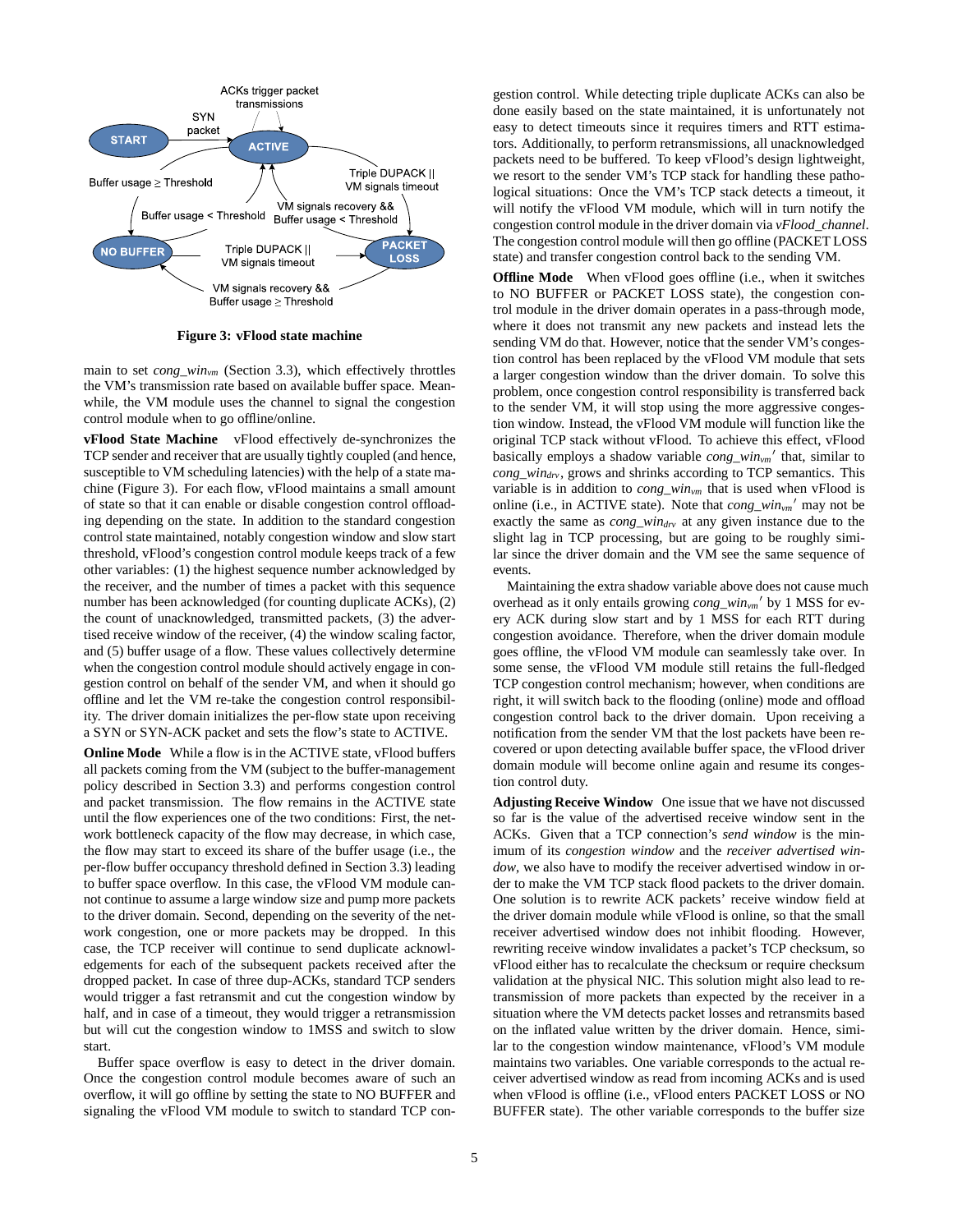

**Figure 4: Unfairness in buffer occupancy when no buffer management policy is in place**

in the driver domain and is used when vFlood is online (i.e., in ACTIVE state).

**Choice of Congestion Control Algorithm** Another issue concerns the exact congestion control algorithm used in the driver domain out of many possible variants. In order to ensure maximum flexibility in a cloud environment, we assume the driver domain implements almost all the standard algorithms that any stock Linux or Windows kernel implements (e.g., Reno, NewReno, Vegas, CU-BIC). Also we have modularized the design of the congestion control module in the driver domain such that plugging-in a new TCP congestion control algorithm is fairly easy. That way, an appropriate congestion control algorithm can be configured easily when vFlood is enabled as an option. We can even run different congestion control algorithms simultaneously depending on what the VMs desire thus ensuring functional equivalence between the online and offline modes of vFlood.

#### **3.3 Buffer Management Module**

Finally, vFlood uses the buffer management module to regulate the buffer usage across different flows, both within and across VMs. The need for this module stems from the fact that, in the ACTIVE state, the sender VM acts as the *producer* and the network becomes the *consumer* of packets for a given flow (according to TCP semantics). If the consumer process (network) becomes too slow, it would lead to exhaustion of buffer resources in the driver domain. This problem becomes more acute when there are multiple guest VMs, each with multiple active TCP flows, contending for the same buffer space. Note that this problem does not arise in our receivepath solution vSnoop [27]. More specifically, on the receiver side, the buffer space is limited by the amount of space in the shared ring buffer (in Xen), or whatever other mechanism a given VMM uses to transfer between the VMM and the receiver VM (whether vSnoop is used or not). However, in vFlood, without care, one slow flow (perhaps with a bottleneck in the network) can occupy all the buffer space thus denying the benefits of congestion control offloading to other flows—the scenario we wish to avoid.

In vFlood, we provide two levels of isolation. First, in order to guarantee complete isolation for flows belonging to *different VMs*, vFlood assigns to each VM its own dedicated buffer space (e.g., a 4MB buffer) that is not shared with other VMs. This is similar in spirit to the approach many VMMs (e.g., Xen) take to provision ring buffers for network transfers between the driver domain and the VMs. As a result, no one VM can greedily occupy all the available buffer at the expense of other VMs. Second, we provide a mechanism to manage buffer usage across flows that belong to the *same VM*. Note that it does not make sense to strictly partition the buffer across flows since the number of active flows may be large and not all flows benefit equally from vFlood. In particular, we note that high RTT connections and low bottleneck bandwidth connections benefit less from vFlood, and also consume more buffer space since the discrepancy between the rates at which the sender VM produces and network drains is the most for such flows.

To understand how RTTs affect the buffer usage, we conduct a simple experiment where a VM sends a 2MB file to three different receivers simultaneously. The first flow has 0.1ms RTT while the other two flows have 60ms RTT. We ensure that all three flows have *similar bottleneck capacity*. Figure 4 shows the buffer occupancy of the vFlood per-VM buffer space for all three flows. As illustrated, flows 2 and 3 occupy a larger share of the buffer space compared to flow 1. The larger buffer occupancy stems from the fact that *cong\_windrv* grows more slowly for the high-RTT flows. As a result, it takes longer to transmit buffered packets for flows 2 and 3. These high RTT connections will prevent a low RTT high bandwidth connection from taking better advantage of vFlood by occupying more available buffer space.

**Buffer Allocation Algorithm** Interestingly, the high-level problem faced by vFlood buffer management module is conceptually similar to the problem of buffer allocation confounded by network routers, where different flows compete for the same set of buffer resources. While many ideas have been proposed in that context, a simple yet elegant scheme that we can borrow is due to Choudhary and Hahne [16], where the amount of available free space serves as a dynamic threshold for each flow. Specifically, in this scheme, the buffer usage threshold  $T_i$  for flow i is defined as

$$
T_i = \alpha_i \cdot (B - Q(t)) \tag{1}
$$

where B is the total buffer size,  $Q(t)$  is the total buffer usage at time t, and  $\alpha_i$  is a constant which can be set according to the priority of flows. Thus, if only a single flow is present, it can occupy up to one half of the total buffer space (assuming  $\alpha_i = 1$ ). As soon as a new flow arrives, both flows can occupy only 1/3rd of the total buffer space, with the remaining 1/3 reserved for future flows. The main advantage of this scheme lies in the fact that some amount of buffer is always reserved for future flows, while the threshold dynamically adapts based on the number of active flows.

In vFlood's buffer management module, we implement a similar scheme that determines how many more segments the driver domain can receive for flow i  $(\mathit{pkt\_in}_{VM}^i)$  from the VM module as:

$$
pkt\_in_{VM}^{i} = \underbrace{cong\_win_{dry}^{i}}_{\theta_i} - pkt\_out_{dry}^{i} + \underbrace{T_i - Q_i(t)}_{\phi_i}
$$
 (2)

where  $cong_{wini_{\text{dry}}}^{i}$  is the congestion window for flow *i* at the driver domain, *pkt\_out*<sup>*i*</sup><sub>*drv*</sub> is the number of transmitted, unacknowledged packets for flow i as maintained by the driver domain,  $T_i$  is the buffer threshold as defined by Equation 1, and  $Q_i(t)$  is the buffer usage of flow i at time t. In Equation 2, the term  $\theta_i$  refers to the number of segments that can be sent immediately, without any buffering, while the term  $\phi_i$  refers to available buffer space for flow  $i.$  Consequently, the congestion window for flow  $i$  at the VM module is defined as:

$$
cong\_win_{VM}^i = pkt\_in_{VM}^i + pkt\_out_{VM}^i \tag{3}
$$

where  $pkt\_out_{VM}^i$  is the number of transmitted, unacknowledged packets for flow i as maintained by the VM module while vFlood is online. To implement a *fair buffering* policy among all VM flows, it suffices to pick the same value for  $\alpha_i$  (Equation 1) for all flows. With this policy, flow 1 in Figure 4 would have more buffer space and would benefit more from the presence of vFlood.

**Prioritized Buffering Policy** In general, however, not all flows benefit equally from the buffer allocation. We can broadly catego-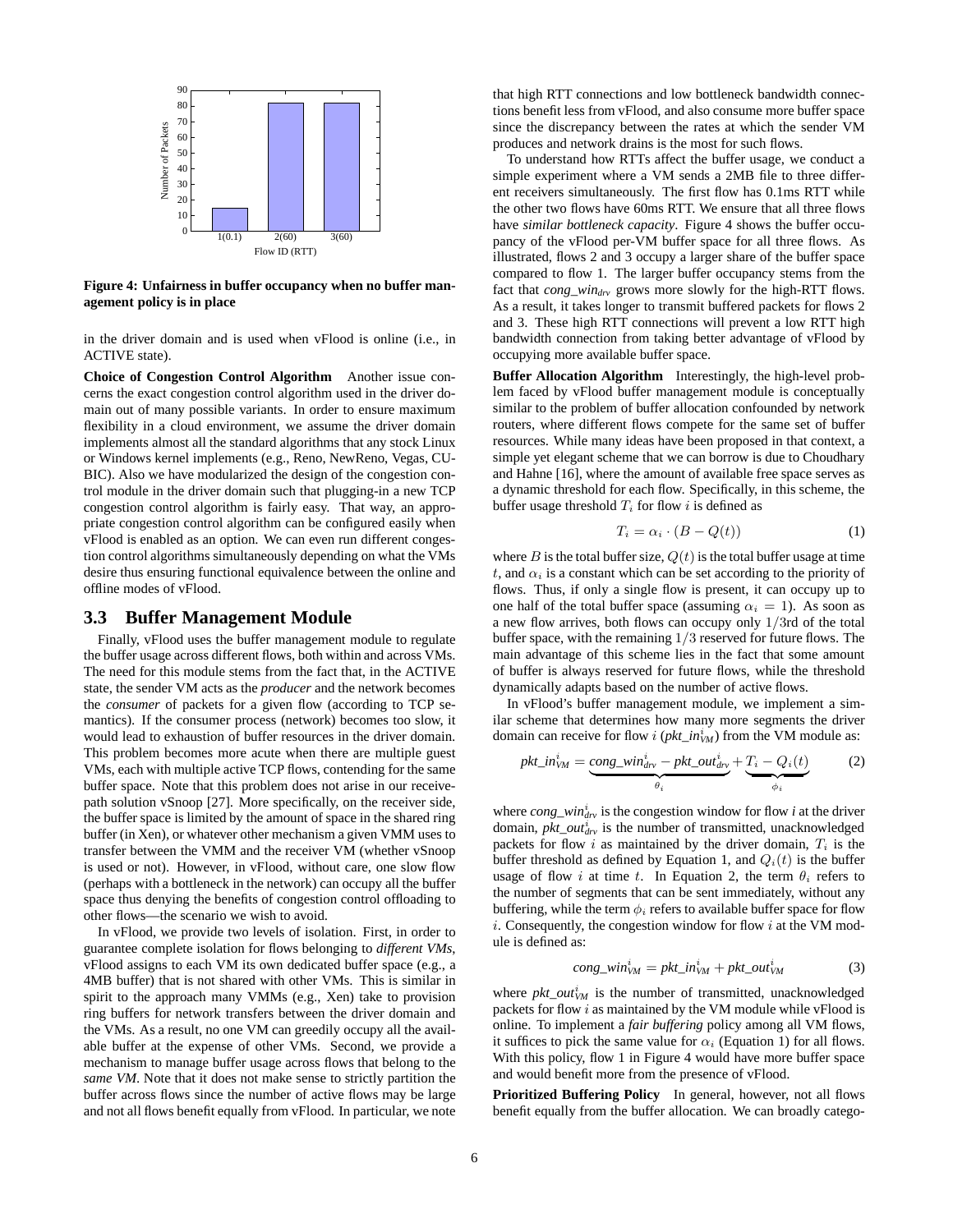

**Figure 5: vFlood implementation on Xen**

rize flows into four classes depending on their RTT (high/low) and bottleneck capacity (high/low). Flows with high RTT or low bottleneck capacity will occupy significant buffer space. However, the benefit of allocating buffer for these type of flows is relatively minimal as: (1) For high RTT flows, the VM CPU scheduling-induced extra latency is not dominant with respect to the already high network RTTs. (2) For low bottleneck capacity flows, pushing the congestion control to the driver domain is not likely to improve TCP throughput anyway. Therefore, flows with low RTT and high bottleneck capacity would mainly benefit from vFlood. Fortunately, much of the traffic in datacenters fall into this category.

Given this classification, we devise a *prioritized buffering* policy where vFlood favors low-RTT flows by picking larger values for  $\alpha_i$  for them. While we can do similar prioritization for highbandwidth flows, it is not practical due to two reasons. First, detecting bottleneck bandwidth is harder to do in the driver domain and requires keeping additional state. One could implement rate estimation as in TCP Vegas [14], but Vegas assumes rate increases by 1 MSS every other RTT to ensure stable rate calculation which is different from Reno semantics. Further, it requires additional timing variables making it, although not completely impossible, a bit more tedious to perform. A bigger problem, however, is that the rate estimation during slow start – arguably the stage where vFlood benefits the most – is unreliable since the window size has not stabilized yet. Thus, we advocate classifying flows mainly based on their RTTs without considering their bottleneck capacities.

We note that in typical cloud environments, due to overprovisioning of datacenter networks (to provide full bisection bandwidth within a datacenter), intra-data center capacities are much higher compared to the lower-bandwidth cross-datacenter links. Further, intra-datacenter RTTs are typically much lower than across data centers; thus, high (low) bandwidths are positively correlated with low (high) RTTs. Thus, focusing on RTT-based prioritization alone works reasonably well in our settings. In our evaluations, we consider 1.0ms as a reasonable threshold to distinguish high and low RTTs.

# **4. vFlood IMPLEMENTATION**

We have implemented a prototype of vFlood with paravirtualized Xen 3.3 as VMM and Linux 2.6.18 as the guest OS kernel. One of our main implementation goals is to minimize the code base of vFlood and maximize the reuse of existing Xen and Linux code. In fact, out of the approximately 1500 lines of vFlood code<sup>1</sup>, 40% is directly reused from existing Xen/Linux code. The reused code includes part of Linux's Reno congestion control implementation and

flow hashing functionality; and Xen's I/O ring buffer management.

As shown in Figure 5, Xen adopts a *split driver* model for paravirtualized devices. Each virtual device (e.g., a virtual network or block device) has a front-end interface in the VM and a backend interface in the driver domain (dom0). The communication between the two interfaces takes place via the following modules: (1) a *ring buffer* that holds descriptors of I/O activities in one direction (i.e., from front-end to back-end or vice versa), (2) a *shared page* referenced by ring buffer that holds the exchanged data (e.g.. a network packet, disk block, etc.), and (3) an *event channel* that serves like an interrupt mechanism between the two ends.

When a VM transmits a packet, the packet gets placed on the shared page between the VM and dom0 and an *event* (a paravirtual IRQ) is sent to dom0. Upon receiving the event from the VM, dom0 constructs a socket buffer (*sk\_buff*) kernel structure for the packet and passes it to the Linux bridge module en route to the network interface card (NIC). Similar type of activities takes place on the receive path but in the reverse order, where an *sk\_buff* structure arrives at the bridge from the NIC, the bridge identifies the destination VM and passes it to the corresponding back-end interface. Finally the back-end interface delivers the packet to the VM via the front-end interface. We next describe the implementation of different modules of vFlood outlined in Section 3.

**vFlood VM Module** Replacing the default congestion control module in the VM is the only modification we made to the VM. As we briefly alluded to in Sections 3.1 and 3.2, the vFlood VM module maintains two congestion windows for each flow. *cong\_winvm* is used when vFlood is online for flooding packets to the driver domain; while *cong\_winvm* ′ is maintained according to the TCP Reno specification and will be used when vFlood goes offline.

The vFlood VM module interacts with the guest OS kernel through the same interface used by the standard congestion control modules, hence it does not require any modifications to the TCP/IP stack of the VM. Additionally, this module interacts with the driver domain via the communication channel *vFlood\_channel*, whose implementation will be described shortly. Both the VM and driver domain modules of vFlood maintain a control structure for each TCP flow to store the per-flow state. Each control structure is accessed by a hash function that takes as input the source/destination IP addresses and port numbers of a given flow.

**Congestion Control Module** This driver domain module of vFlood is implemented as two hook functions to the Linux bridge module. *vFlood\_tx* intercepts all packets on the transmit path and performs congestion control for VM flows for which vFlood is online. More specifically, upon receiving a packet from the sender VM, *vFlood\_tx* transmits the packet immediately if allowed by the Reno congestion control algorithm (i.e., based on the congestion window, advertised receive window, and the number of transmitted, unacknowledged packets); otherwise, it buffers the packet. *vFlood\_rx* intercepts all packets on the receive path and performs three main tasks. First, as ACKs arrive, *vFlood\_rx* updates *cong\_windrv* per TCP Reno semantics. Second, if allowed by the congestion control algorithm, it fetches packets from the per-flow buffer and transmits more packets. Third, it notifies the vFlood VM module via *vFlood\_channel* of the available buffer allocation so that the vFlood VM module can adjust its congestion window accordingly.

*vFlood\_channel* is implemented like a standard Xen device, similar to the virtual network device described earlier. One set of ring buffer and event channel is used for communication from a VM to dom0. Upon receiving an event on this channel, the event-handler at the congestion control module takes vFlood offline or online based on the command passed from the vFlood VM module. The other set of ring buffer and event channel is used for communication

<sup>1</sup>According to cloc tool (http://cloc.sourceforge.net)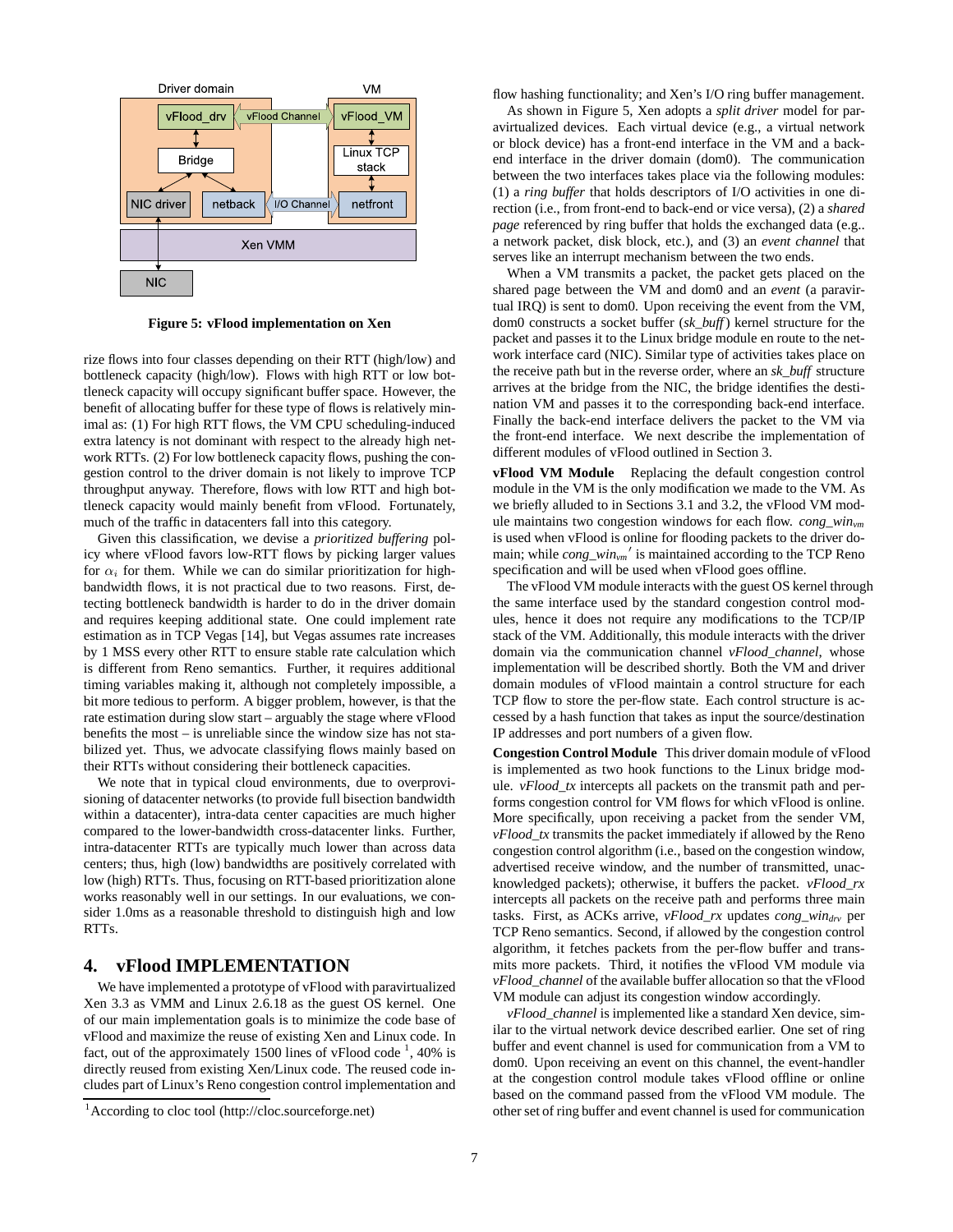

**Figure 6: CDFs for 100 successive 100KB transfers with and without vFlood**

from dom0 to the VM. Upon receiving an event on this channel, the event-handler at the vFlood VM module adjusts *cong\_winVM* based on the buffer threshold and allocation passed from dom0. The only difference between *vFlood\_channel* and a typical Xen device is that we use the ring buffer itself, not a separate shared page, for passing commands between the VM and dom0.

**Buffer Management Module** The main task of the buffer management module is to manage the per-VM buffer space in dom0. This module maintains a FIFO queue of *sk\_buff* structures for each flow. Additionally, it keeps track of per-VM and per-flow buffer allocation and usage. As we described earlier, this module interacts directly with vFlood's congestion control module in dom0.

# **5. EVALUATION**

In this section, we present a detailed evaluation of vFlood using our prototype implementation. Our evaluation is focused on answering the following key questions: (1) By how much does vFlood improve TCP throughput? (2) How does the TCP throughput gain translate into application-level improvements? (3) How much overhead does vFlood incur? Before we answer these questions, we first describe the experimental setup.

**Experimental Setup** Each server runs Xen 3.3 as the VMM, and Linux 2.6.18 as the operating system for the VMs and driver domains. For the experiments described in Section 5.1, we use a machine with dual-core 3GHz Intel Xeon CPU, 3GB of RAM as the server, while the client is a 2.4GHz Intel Core 2 Quad CPU machine with 2GB of RAM. For application-level experiments in Section 5.2, we use Dell PowerEdge servers with a 3.06GHz Intel Xeon CPU and 4GB of RAM. All machines are connected via commodity Gigabit NICs. In all experiments, we configure VMs with 512MB of memory and use TCP Reno implementation. In order to keep the CPU utilization at determined levels in our experiments, we use a load generator utility which can make the CPU busy by performing simple CPU bound operations. We selected 30ms as the duty cycle of this utility as it aligns with the VM scheduling time slice of Xen.

# **5.1 TCP Throughput Evaluation**

This section presents our evaluation of TCP throughput improvement under a variety of scenarios. For experiments in this section, we allocate a 2048-segment buffer for each VM in the driver domain to support vFlood operations and use a custom application that makes data transmissions of different size (similar to Iperf [5]) over TCP sockets. For the rest of this section, we compare TCP throughput of the vFlood setup with the vanilla Xen/Linux setup.

**Basic Comparison with Xen** Due to small sizes of the flows we are experimenting with and the VM scheduling effects, the throughput results are subject to high variation during different runs of the experiment. Figure 6 shows the CDF of TCP throughput for one hundred 100 KB transfers from a VM to a non-virtualized machine with and without vFlood. In this experiment, the sending VM is sharing a single core with two other VMs with 60% CPU load (i.e. all VMs show 60% CPU utilization). The results indicate the high variability exists for both vanilla Xen and vFlood setups; however, vFlood consistently outperforms the vanilla Xen configuration. The median throughput achieved by vFlood is almost  $5\times$ higher than that of the vanilla Xen. For all the remaining experiments, we conduct 100 runs of each experiment and compare the median throughputs across the vFlood and vanilla Xen setups.



**Figure 7: TCP throughput improvement with different number of VMs per core.**



**Figure 8: TCP throughput improvement for the 1-VM scenario**

**Number of VMs Per-Core** In this experiment, we vary the total number of VMs running on the same core as the sender VM from 2 to 5 (including the sender VM) and fix the CPU load of each VM to 60%. The normalized performance gains of vFlood are shown in Figures 7(a), 7(b), 7(c) and 7(d), where 2, 3, 4 and 5 VMs share the same core. As we can see, vFlood results in significant improvement for all transfer sizes for different number of VMs per core.

While it is indeed expected that vFlood performs well when there are a lot of VMs per core, one may guess that there will be no benefits of vFlood when one VM is running. However, as we can observe in Figure 8, even for the case where only one VM is running,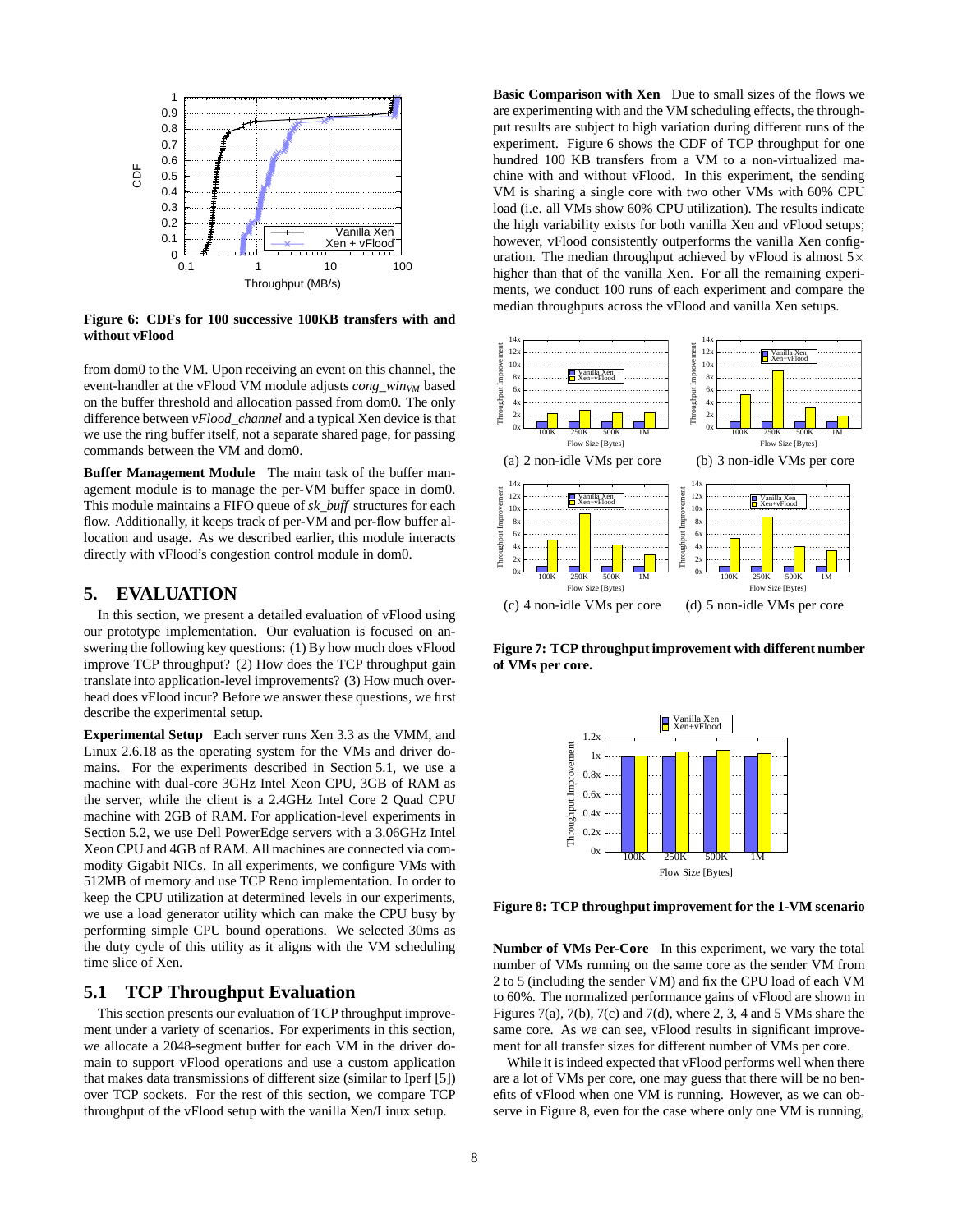

**Figure 10: Performance of vFlood with varying load. We fix the number of VMs per core to 3.**



**Figure 9: vFlood throughput improvement for large flows**

vFlood is able to perform slightly better than vanilla Xen. We attribute this slight improvement to the fact that even in the 1-VM scenario the driver domain and the VM compete with each other to run on the same CPU. Therefore, while the scheduling delay for this scenario is not as high as the multi-VM scenarios, the driver domain can still process incoming ACKs more quickly and consequently can make faster transmissions compared to the vanilla Xen scenario.

**Large Transfers** Similarly, we also expect the most gains to be for short flows (which as we pointed out dominate data center environments). To study the benefits of vFlood for large transfers, we experimented with two sizes – 10MB and 100MB. Our results in Figure 9 shows that, even for large transfers, vFlood improves TCP throughput by 19% to 41%.

**Varying CPU Load** To study the benefits of vFlood across different CPU loads, we fix the number of VMs sharing the same core to 3 and set CPU load of each VM to 40%, 60% and 80%. Figure 10 shows the normalized throughput gain across these different loads, and shows vFlood outperforms the vanilla Xen setup significantly and consistently across all configurations. We observe that improvements are particularly high for 250KB transfers, with up to  $12\times$  for the 3-VM 40% load scenario.

To investigate further the cause behind this special case, we select one of the configurations (3 VMs sharing the same core, each with 40% CPU load) and study TCP throughput values when we vary the flow size all the way from 50KB to 1GB. Figure 11 shows the results. Interestingly, this figure shows when transfer size is about 340KB we obtain the maximum improvement. This phenomenon corresponds to the number of slots in Xen's ring buffers (240 slots), which leads to a maximum transfer of about 240 segments (of size 1500 bytes) within one VM scheduling interval.

**Scalability of vFlood** Most of the experiments described above consist of only one flow at a particular instance. In order to verify that vFlood scale well with the number of flows, we measured the



**Figure 11: vFlood improvement for different flow sizes**

throughput gains of vFlood when there are 10 and 100 concurrent flows from the same VM (with 3 VMs sharing the same core running 40% load). Figure 12(a) shows that as we scale up the number of flows, gains drop marginally, but still vFlood is able to produce significant throughput improvements compared to the vanilla Xen.

**Effectiveness of Buffer Management Policies** In Section 3.3, we discussed the importance of having a buffer management policy, specially when high-RTT (low throughput) and low-RTT (high throughput) flows share the same per-VM buffer space. This section presents a comparison of the three buffering policies presented earlier, namely *no policy*, *fair policy* (i.e., with same  $\alpha_i$ ) and *prioritized policy* (with higher  $\alpha_i$  for low RTT connections). For these experiments we run the sender VM and the low-RTT receiver in the same local area network, while for high-RTT connections we place the receiver on a remote PlanetLab node (*planetlab1.ucsd.edu*). In our implementation, we designate flows with RTT less than 1ms as low-RTT and other flows as high-RTT. Additionally, we dedicate a per-VM buffer of size 2048 segments for vFlood operations.

Figure 12(b) shows the median TCP throughput values for different buffering policies when the sender VM repeatedly (for a 2 minute period) starts 20 concurrent flows to local and remote receivers and transmits 500KB blocks of data. Our evaluation compares throughput values for the aforementioned policies under different flow mixes (i.e., different ratio of low-RTT to high-RTT flows). For low-RTT flows, we see improvements by going from *no policy* to *fair policy* and from *fair policy* to *prioritized policy* for all flow mixes. The benefits for low-RTT flows are the highest for the 30/70 mix where a naive policy would let the majority (70%) high-RTT flows steal buffer space from the minority (30%) low-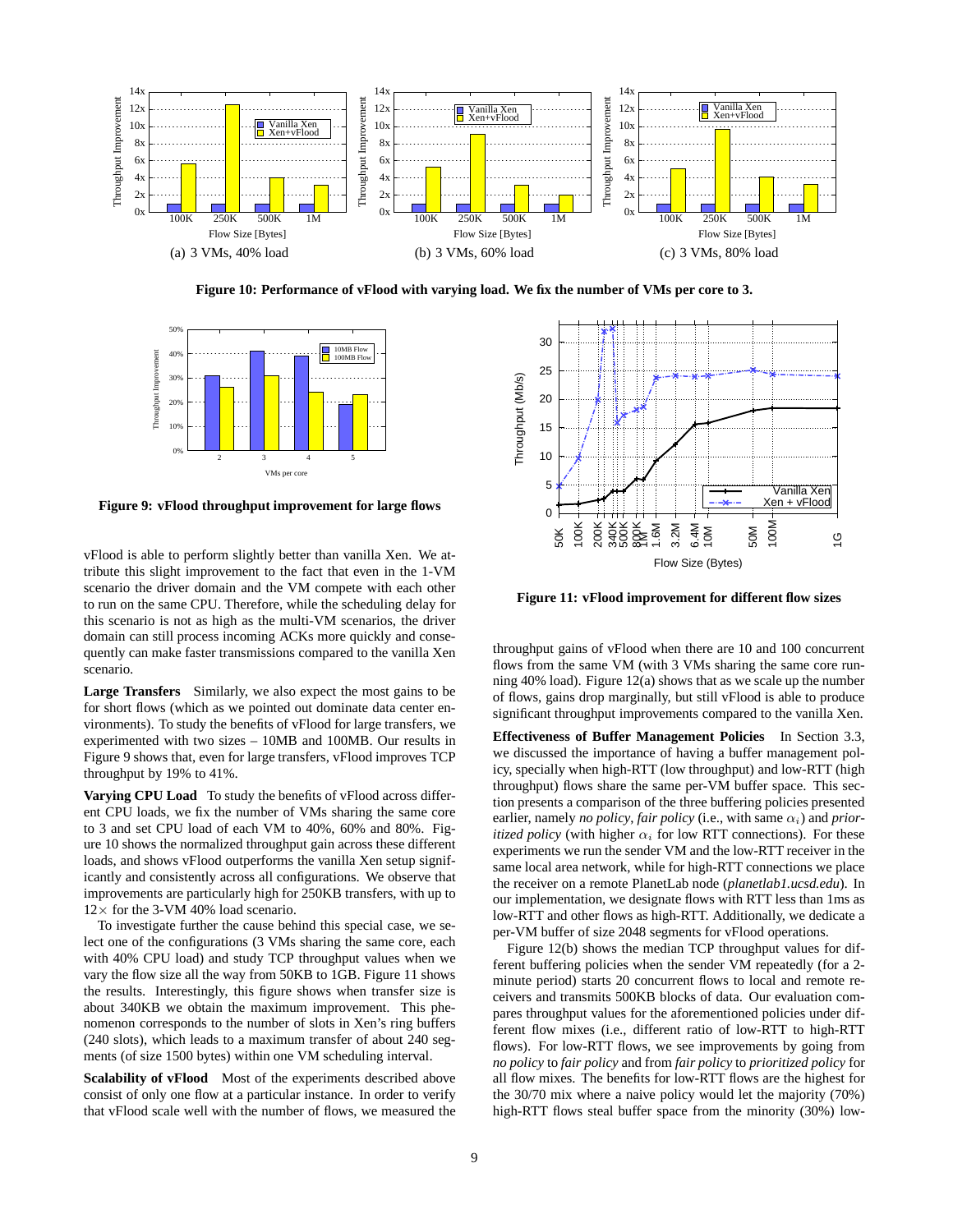

**Figure 12: Subgraph (a) shows TCP throughput gains with concurrent flows. Subgraph (b) shows the comparison between the three buffer management policies**



**Figure 13: vFlood Apache Olio test setup**

RTT flows. We also note that different buffering policies do not make any difference to high-RTT flows as for them network RTT dominates VM scheduling-induced RTT (Section 3.3).

# **5.2 Apache Olio Benchmark**

To show the effectiveness of vFlood for typical cloud applications, we use the Apache Olio benchmark [2, 41]. Apache Olio is a social-event calendar Web 2.0 application, where users can create, RSVP, rate, and review events. We use the PHP implementation for our experiments which includes four components: (1) An Apache Web server which acts as the request processor and web front-end, (2) A MySQL server that stores user information and event details, (3) An NFS server that stores user files and event specific data, and (4) A Memcached server to cache rendered page fragments.

Figure 13 shows our testbed configuration. We use four VMs on four distinct physical hosts to run each component of the Olio system. We also run one other VM (with 30% load) per physical server sharing the same core with Olio VM to trigger VM scheduling. vFlood is deployed on all physical servers so that the communication between each component as well as the communication between clients and the Apache web server can benefit from congestion control offloading. We allocate a 4096-segment buffer in the driver domain for each VM to support vFlood operations and use Faban [4] as the client load generator. Faban is configured to run for 6 minutes (30-second ramp up, 300-second steady state, and 30-second ramp down) during which 200 client threads generate different types of requests.

We evaluate the number of operations performed by Olio for three different configurations: (1) Vanilla Xen, (2) Xen with vFlood only, (3) Xen with vSnoop (Section 1) only, and (4) Xen with vFlood and vSnoop (whose integration is discussed in Section 6). Table 1 shows the total count of different operations performed by Olio. When vFlood alone is deployed in the system, we see total throughput rising from 31.7 ops/sec in the vanilla Xen configuration to

| Operation                 | Count<br>Vanilla Xen | Count<br>vFlood | Count<br>vSnoop | Count<br>vFlood +vSnoop |
|---------------------------|----------------------|-----------------|-----------------|-------------------------|
| HomePage                  | 2544                 | 3271            | 3416            | 4215                    |
|                           |                      |                 |                 |                         |
| TagSearch                 | 3290                 | 4281            | 4020            | 5550                    |
| EventDetail               | 2363                 | 3077            | 3135            | 3925                    |
| PersonDetail              | 219                  | 331             | 312             | 410                     |
| AddPerson                 | 53                   | 96              | 71              | 123                     |
| AddEvent                  | 156                  | 245             | 178             | 257                     |
| Total                     | 9512                 | 12642           | 11940           | 15167                   |
| Rate(ops/sec)             | 31.7                 | 42.1            | 39.8            | 50.5                    |
| Percentage<br>Improvement |                      | 32.9%           | 25.5%           | 59.5%                   |

**Table 1: Apache Olio benchmark results**

42.1 ops/sec (a 33% improvement). When vSnoop is deployed we see a 25.5% increase in total throughput. When both vFlood and vSnoop are deployed, TCP throughput improves on both receive and transmit paths and we see throughput rising to 50.5 ops/sec (a 59.5% improvement). Our results indicate that the effects of vFlood and vSnoop *complement* each other and the performance gains they achieve are cumulative.

# **5.3 vFlood Overhead**

| vFlood Routine             | <b>CPU Cycles</b> | $CPIJ\%$ |
|----------------------------|-------------------|----------|
| vFlood tx()                | 65                | 0.62     |
| vFlood rx()                | 370               | 3.05     |
| vFlood_hash_lookup()       | 78                | 0.73     |
| vFlood_update_VM()         | 59                | 0.56     |
| vFlood_process_threshold() | 57                | 0.92     |

**Table 2: vFlood per-packet CPU usage**

In order to understand the runtime overhead of vFlood, we use Xenoprof [32] to profile vFlood's overhead at both the VM and driver domain. We specifically use Xenoprof to measure CPU cycles consumed by different vFlood routines. Also we instrument main vFlood routines to record the number of packets they process. Table 2 shows *per-packet* CPU cycles consumed by different vFlood routines and their percentage of CPU usage when Iperf transmits for a 20-second period. From the table, we can see much of the overhead is associated with *vFlood\_rx()* routine. This routine is responsible for intercepting acknowledgements destined to VMs, calculating congestion window, releasing buffered packets and notifying VMs about their buffer usage. On the other hand, the overhead caused by *vFlood\_tx()* is minimal because this routine's primary responsibility is to queue packets coming from the VM. Our queuing mechanism (we reuse Linux sk\_buff queuing mechanism *skb\_queue\_tail()*) also incurs negligible overhead. The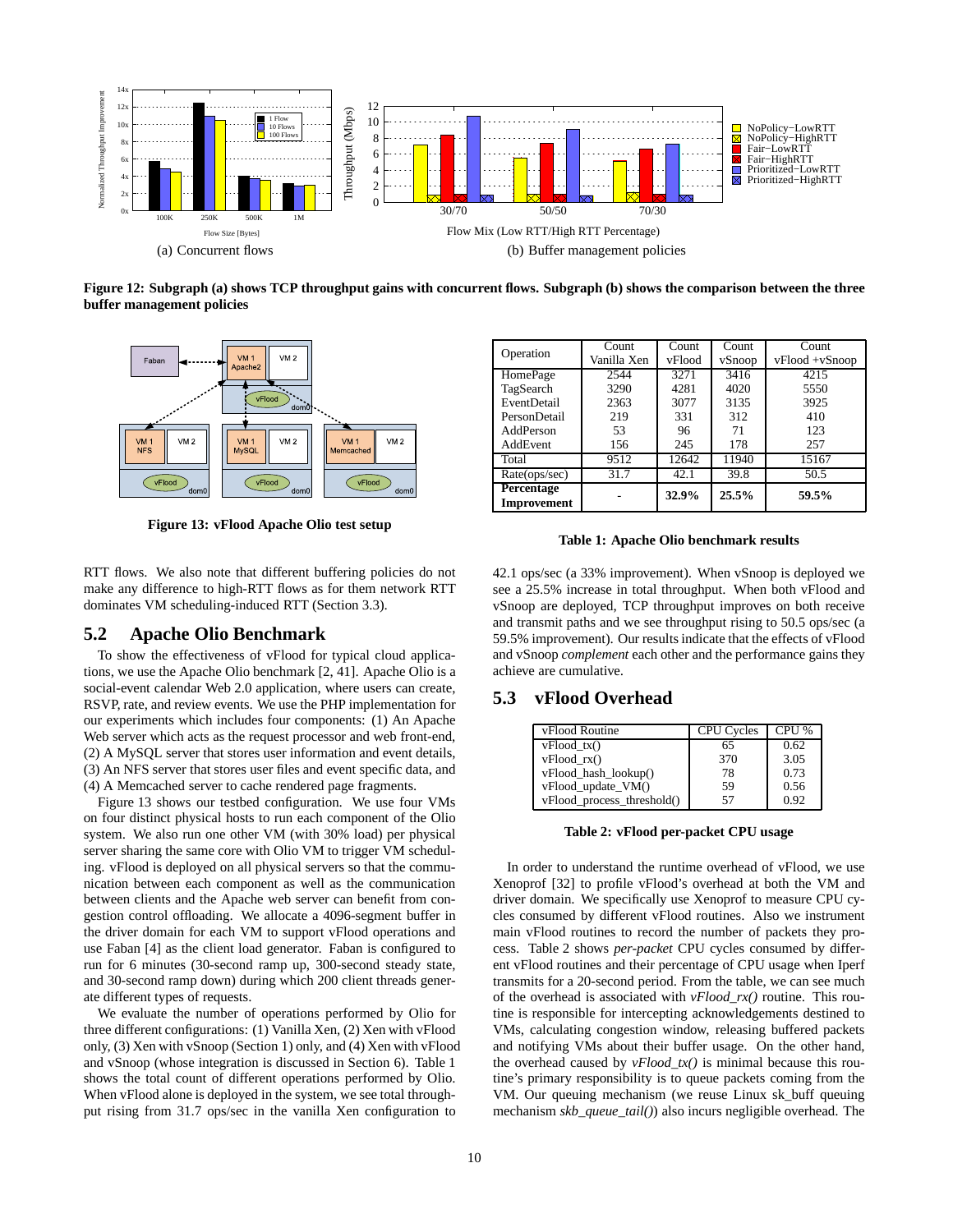function which is called by the driver domain whenever it needs to update the buffering threshold (*vFlood\_update\_VM()*) and the function which called by the VM to process buffer threshold information sent by the driver domain (*vFlood\_process\_threshold()*) also do not add much overhead.

# **6. DISCUSSION**

**VM Migration** Given that the vFlood VM module also runs a fully functional standard congestion control algorithm in the background, the VM state is very much self-contained and can be migrated to other hosts. If we are to move a VM from a vFloodenabled host to one without vFlood support, we only need to switch the vFlood VM module to the original congestion control mode before the migration. Moving a VM from a vFlood-enabled host to another vFlood-enabled host requires some state initialization at the driver component of the destination host for the existing flows. While the state needed for initialization can be migrated from the source host to the destination host, either by modifying the VM migration protocol, or by leveraging the *vFlood\_channel* to transfer the state from VM module to the driver domain, we suspect that the benefits would be typically marginal as most flows in datacenter environments are fairly short-lived [26, 13]. Therefore, our current implementation supports live VM migration in a limited, yet effective fashion by taking vFlood offline for those active flows established before the migration.

**Buffer Space Management** Typically, if the number of VMs is small, the buffer space in the driver domain may not be an issue. In environments where the number of VMs may be large (say, 30-40), buffer space may become an issue. Thus, instead of making the buffer space increase proportional to the number of VMs, we can potentially allocate the per-VM vFlood buffer from the VM's own memory. In such a scheme, a VM can share one or multiple pages with the driver domain for buffering purposes (e.g., through the Grant Table facility in Xen) thus reducing vFlood's dependency on driver domain resources. Another advantage of this scheme is that during VM migration, the buffered regions can also be migrated with the VM as they are now part of the VM's address space.

**vFlood and vSnoop Integration** In section 5.2, we presented some promising results using a preliminary integration of vSnoop and vFlood. We found that the integration effort is non-trivial as they both operate on the same set of packets, and rely on some shared data structures for their operation. For example, an incoming ACK packet with data payload can trigger acknowledgement from vSnoop and a packet transmission from vFlood. Our preliminary implementation is based on a pipelined architecture where on the receive (transmit) path packets gets processed by vSnoop (vFlood) first and then by vFlood (vSnoop). This approach, however, does not implement features such as ACK piggybacking combining pro-active vSnoop's ACKs with vFlood's data packets to reduce the number of packet transmissions. We are currently working on a more efficient solution based on an integrated statemachine that would collapse the different actions that vSnoop and vFlood would take, thus ensuring functional equivalence with a non-virtualized TCP stack in terms of number of packets on the wire.

**Interplay with Emerging Hardware** A few techniques have been proposed to give VMs direct access to specialized networking hardware (e.g., use of IOMMU-based SR-IOV in Xen 4.0 and VMDirectPath in VMware vSphere). While these techniques lower the network virtualization overhead by bypassing the driver domain or the hypervisor, they still do not address the significant increase in RTT due to VM CPU scheduling. In such settings, we envision implementing vFlood (except the vFlood VM module) combined with vSnoop in the hardware itself, thus eliminating the VMM overheads completely. We believe that the vFlood state machine described Section 3.2 should lend itself to a scalable hardware implementation. We will pursue this vision in our future work.

# **7. RELATED WORK**

We have already discussed most of the work that is directly related to vFlood in Section 2.1. We now discuss other related efforts that fall into the general area of performance improvement for virtualized environments. We group them into three categories: (1) reducing virtualization overheads along the I/O path, (2) improving VMM I/O scheduling, and (3) optimizing TCP for datacenters.

**Reducing Virtualization Overheads** There exists substantial research focusing on optimizations that reduce virtualization-induced overheads along the I/O path. For instance, Menon *et al.* have proposed several optimizations to improve device virtualization using techniques such as packet coalescing, scatter/gather I/O, checksum offload, segmentation offload, and offloading device driver functionality [34, 31, 33]. vFlood is quite complementary to these techniques. By addressing the interplay between VM consolidation and network transport protocol, vFlood operates one level higher than those optimization techniques. XenSocket [45], XenLoop [43], Fido [15] and Xway [30] specialize in improving inter-VM communication when the VMs are all on the same physical host; vFlood is more general as it improves transport protocol performance regardless of where the other end of a connection is located. IVC [24] is another effort in this direction that targets high performance computing platforms and applications.

**Improving VMM I/O Scheduling** I/O scheduling for VMs has received significant attention. Some recent efforts include mClock [19] and DVT [28, 29]. mClock provides proportional-share fairness with limits and reservations to schedule I/O requests from VMs. DVT proposes the differential virtual time concept to ensure that VMs experience less variability in I/O service time. These solutions focus on modifying the VMM I/O scheduler, whereas vFlood is agnostic to the VMM's CPU and I/O schedulers.

**Optimizing TCP for Datacenters** Alizadeh *et al.* show that the traditional TCP falls short of handling flows requiring small predictable latency and flows requiring large sustained throughput due to TCP's demand on the limited buffer space available in datacenter network switches [10]. They propose DCTCP for datacenter networking, which leverages ECN capability available in the switches. Vasudevan *et al.* observe the "in-cast" problem where multiple hosts send bursts of data to a barrier-synchronized client, thus causing overflows in Ethernet switch buffers [42] and TCP performance degradation. Their mechanism focuses on desynchronizing retransmissions by adding randomness to the TCP retransmission timer. Both of these approaches essentially modify the TCP protocol to adapt to the new environments; whereas for vFlood, we do not change TCP's behavior but merely re-architect it across the VM and driver domain to improve TCP throughput.

# **8. CONCLUSION**

The main motivation of this paper stems from our investigations that reveal the negative impact of VM consolidation on transport protocols such as TCP. In virtualized cloud environments, TCP packets may experience significantly high RTTs despite sub-millisecond network latency, because of the VM CPU scheduling latency that is in the orders of tens of milliseconds. For many TCP connections, especially the small flows, such dramatic increase in RTTs